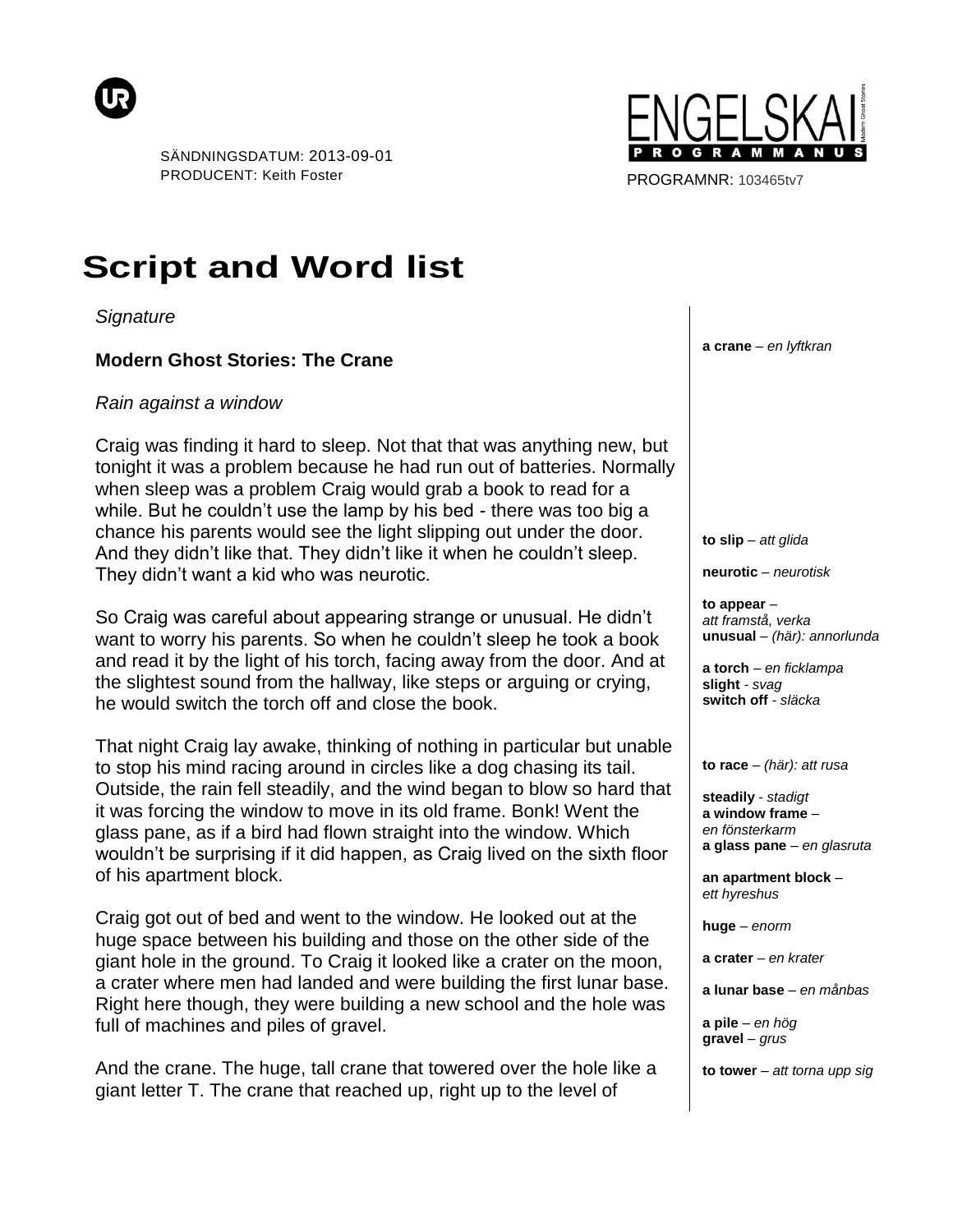



PROGRAMNR: 103465tv7

Craig's window. Right now it was pointing away to the left, its lamps lighting up the building site, although no work was going on in the middle of the night.

After watching the rain smack against the glass for a while, Craig felt cold and he crept back into bed, closing the curtains behind him. This time sleep was no stranger, and he drifted off into a rainy dream…a dream about giant mice, mice that had made a hole in his bedroom wall and stuck their heads out to squeak at him, louder and louder. One squeak was so loud and so close that Craig felt sure the mouse was licking his ear. And it was a very, very big mouse too.

He woke, rubbing his ear to get the mouse tongue goo out of it, although thankfully that part of the dream did not turn out to be real. Mouse tongue goo was nothing Craig was keen to taste. But there *was* a squeaking noise. Outside. He jumped up again and looked out. Outside his window he saw no mice, giant or otherwise. Nothing, in fact, except… the crane. Hadn't it been pointing to the left before? Now it was over to the right, over towards the supermarket on that side of the crater.

Had it moved? Was that the squeaky noise? Craig looked at the little cabin on the side of the T, but he couldn't see anyone sitting in there. Why should they, so late at night with no building work going on? He must have been mistaken, they wouldn't have left the crane loose so it could swing about in the wind, would they?

He curled up in bed again. He sighed and closed his eyes, pulling his bedcover over his head, enjoying the cosiness of the little world he just made. He remembered how as a little boy he had built small worlds for himself by hanging blankets over the kitchen table and crawling inside, playing there for hours while his parents walked around outside, pretending he wasn't there.

Sometimes he'd have a torch in there too, when it was evening and the lights were turned off. And then there was that one time, that bad time, when he'd taken a box of matches inside instead, to feel like it was a real camping tent out in the wilderness. Craig could still hear his mother's scream when she smelled smoke from the kitchen table...

**to smack** *– att smälla* **to drift off** *– att driva iväg* **to squeak** *– att pipa* **goo** *– gegga, kladd* **keen** *– ivrig* **a cabin** *– (här): en hytt* **to curl up** *– att kura ihop sig* **a bedcover** *- ett täcke* **cosiness** *– hemtrevlighet* **wilderness** *– vildmark*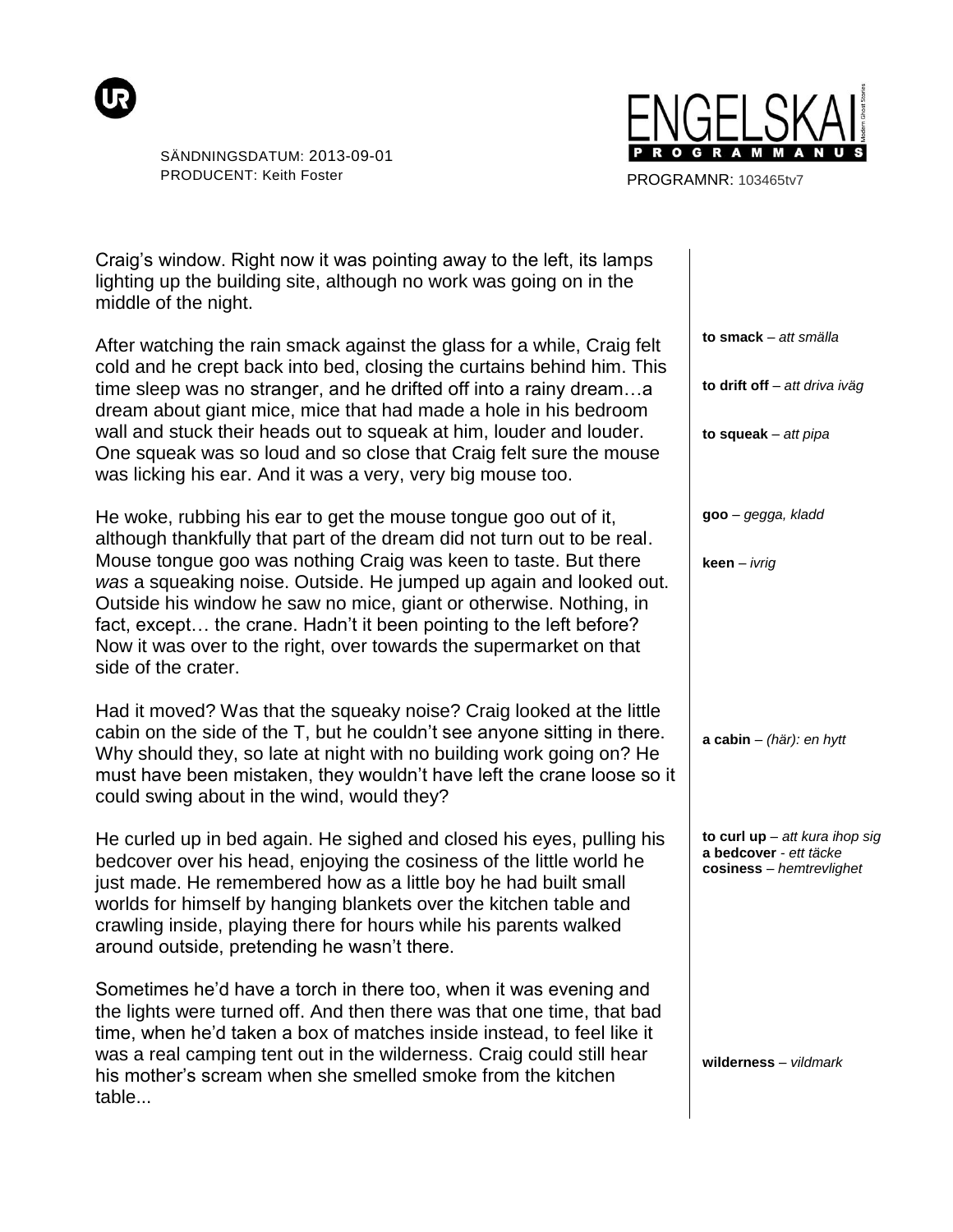



PROGRAMNR: 103465tv7

| Squeaky noise                                                                                                                                                                                                                                                                                                                                                                                                                           |                                            |
|-----------------------------------------------------------------------------------------------------------------------------------------------------------------------------------------------------------------------------------------------------------------------------------------------------------------------------------------------------------------------------------------------------------------------------------------|--------------------------------------------|
| But now there was a light! Even under the cover with his eyes half<br>closed, Craig saw the light flash through his room.<br>The floorboard creaked. Then sure enough came the thing he was<br>scared of - his father's voice. "Craig? Are you playing with your torch?<br>Are you awake?" Craig kept quiet, hoping they would give up, but no<br>chance. The door opened slowly.<br>"Craig? Are you reading in bed? We saw the light!" | to creak - att knaka, knarra               |
| Craig knew he couldn't keep up the pretense, they would just pull<br>back his covers. So he sat up slowly and spoke in as sleepy a voice<br>as possible. "Whhatt dad? Mum? No, I was asleep."                                                                                                                                                                                                                                           | keep up the pretense -<br>fortsätta låtsas |
| "But we saw the light coming from your room!"                                                                                                                                                                                                                                                                                                                                                                                           |                                            |
| "Oh. yes I saw that too! It must be the crane. The building works<br>crane outside. It must have flashed past the window."                                                                                                                                                                                                                                                                                                              |                                            |
| "The crane?" asked his father, walking to the window and looking out.<br>"You're joking, aren't you? It's the middle of the night, who would be<br>operating a crane at this time?" His mother looked at him with a sad<br>look on her face. "Oh Craig, I thought we'd talked about this. You can't<br>make up stories about cranes, dear."                                                                                             | to operate -<br>(här): att manövrera       |
| "But it WAS the crane. It must have swung past my window! It was<br>over by the supermarket before, perhaps they haven't locked it up<br>properly! It's very windy."                                                                                                                                                                                                                                                                    | properly - ordentligt                      |
| "So you're saying the wind blew that heavy building crane past your<br>window."                                                                                                                                                                                                                                                                                                                                                         |                                            |
| "Yes! It must have done!"                                                                                                                                                                                                                                                                                                                                                                                                               |                                            |
| "All right, come over here then," said his father. "Where did you say<br>the crane was pointing? Toward the supermarket? Well, where is it<br>now?" Craig looked over to the left, ready to point out the stupid<br>crane, but to his surprise it wasn't there. It stayed over to the right. He<br>looked up at his father and shrugged. It wasn't worth carrying on with                                                               | to shrug $-$<br>att rycka på axlarna       |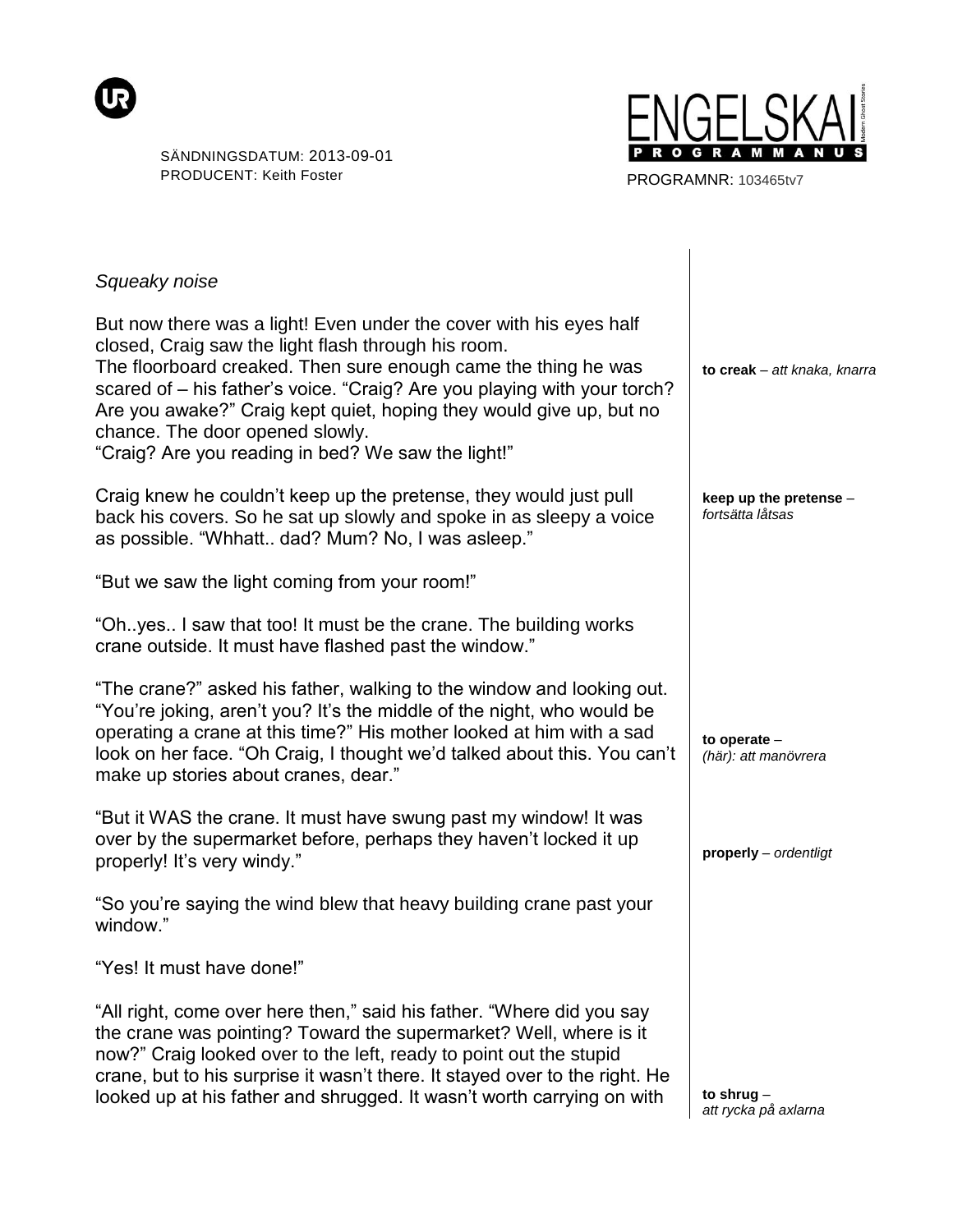



PROGRAMNR: 103465tv7

the argument.

| "Don't you start reading again now. Back to bed, straight to sleep, no<br>messing about. Otherwise you'll be sleeping in our room on the floor."<br>With that his parents left the room, his mum gave him one final sad<br>look before she closed the door. Craig felt like the bed was sinking<br>underneath him, and even though he wrapped himself up in the<br>covers, he couldn't get warm. Why did he always feel so bad when<br>they looked sad like that? It wasn't his fault that the crane was evil. | to mess about -<br>att ställa till med något<br>underneath $-$ under |
|----------------------------------------------------------------------------------------------------------------------------------------------------------------------------------------------------------------------------------------------------------------------------------------------------------------------------------------------------------------------------------------------------------------------------------------------------------------------------------------------------------------|----------------------------------------------------------------------|
| Thinking about how he would get back in his parents' good books,<br>Craig fell asleep. The noise of something brushing the window, and<br>not just the wind. Had dad left it open? No, the room would be<br>freezing. Perhaps it was just his imagination.                                                                                                                                                                                                                                                     |                                                                      |
| Then the sound at the window returned, louder this time. Much louder.<br>Craig jumped up in his bed, his mouth wide open in surprise. He<br>looked over at the window, making sure it wasn't broken. But no, there<br>was no jagged hole in the glass. He checked out the hallway. His<br>parents must have heard that noise!                                                                                                                                                                                  | jagged - ojämn                                                       |
| There had been a noise at the window. He wasn't sure whether to get<br>up – what if there was something out there? Some creature? Then<br>before he could think again, his mind was made up by the sound of<br>footsteps in the hallway. Yes they were coming back, they had heard!<br>This time Craig had to have proof that something outside the house<br>was causing the trouble, not him!                                                                                                                 | proof - bevis                                                        |
| He leapt out of bed and ran to the window, when suddenly a crash<br>was heard and the window broke open into the bedroom. Craig<br>stopped, stunned. He could see a corner of metal moving, as the end<br>of the crane began to back away from the broken window. He had to<br>stop it moving away, he had to prove it was really the crane!                                                                                                                                                                   | stunned - paff                                                       |
| Craig jumped forward, reaching out to grab the silent crane before it<br>left the window. He heard his mum scream as his hand held onto the<br>steel of the end of the crane, and he felt the rush of cold, wet air as<br>the metal moved, pulling him out into the night. Craig remembered<br>shouting something about being right, before his window was behind<br>him, his parents' faces slowly disappearing as he was swept around                                                                        | steel - stål                                                         |